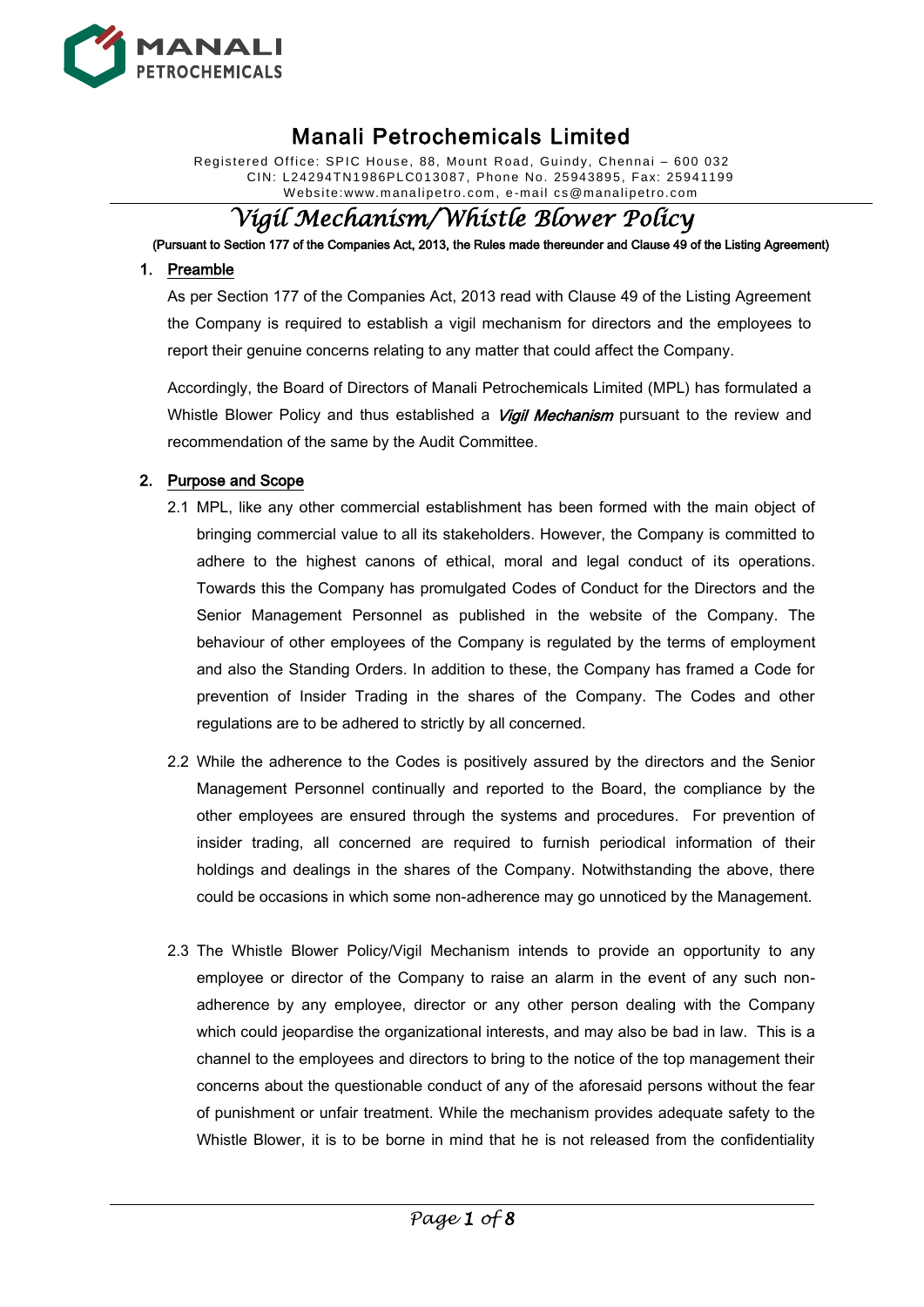

Registered Office: SPIC House, 88, Mount Road, Guindy, Chennai – 600 032 CIN: L24294TN1986PLC013087, Phone No. 25943895, Fax: 25941199 W ebsite:www.manalipetro. com, e -mail cs@manalipetro.com

obligations relating to discharge of his functions in the Company nor can he use this for raising malicious or unfounded allegations for his own benefit or otherwise.

2.4 The Reportable Incidents are malpractices, misuse or abuse of authority, fraud, violation of internal regulations, manipulations, suppression of facts from the Management for personal gains or otherwise, wilful negligence causing danger to the Company and/or public health and safety, misappropriation of monies and other resources of the company and similar other matters or actions/inactions that adversely affect the Company and its operations. The Whistle Blower can report events which have taken place or suspected to have taken place including those which could bring disrepute to the Company.

#### 3. The Mechanism

### 3.1 Applicability

The vigil mechanism extends to all the offices/factories of the Company and is available only to the employees and directors for the time being of the Company. In this Policy references to one gender shall include all genders;

#### 3.2 Definitions

- a. Act means the Companies Act, 2013 and includes the relevant rules.
- b. Audit Committee means the Committee of Directors constituted pursuant to the provisions of the Act and the Listing Agreements.
- c. Board means the Board of Directors of the Company.
- d. Classified Report means a written communication by any employee or a director of the Company disclosing any Reportable Incident referred to under Clause 2.4.
- e. Code means the Code of Conduct for the Directors and the Code of Conduct for the Senior Management Personnel as published in the website of the Company and includes the Code for Prevention of Insider Trading framed by the Company.
- f. Company means Manali Petrochemicals Limited
- g. Defendant means the person against whom any classified reporting is made by a Whistle Blower
- h. Employee means all the present employees of the Company and includes the executive directors.
- i. Facilitator means an officer of the Company nominated by the Audit Committee to receive Classified Reports from Whistle Blowers, present the same to the Audit Committee for consideration and action, if so warranted and maintain the records thereof.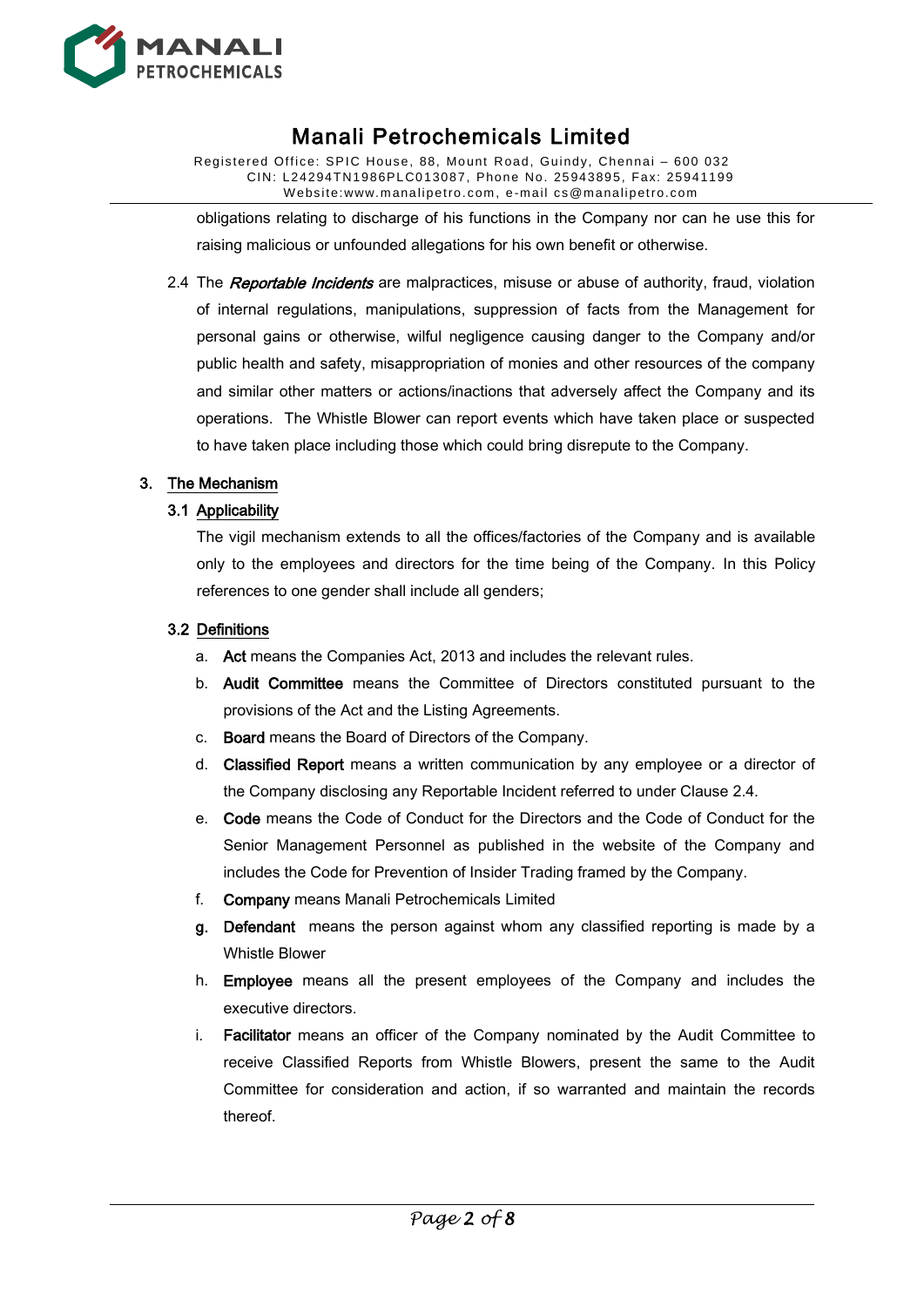

Registered Office: SPIC House, 88, Mount Road, Guindy, Chennai – 600 032 CIN: L24294TN1986PLC013087, Phone No. 25943895, Fax: 25941199 W ebsite:www.manalipetro. com, e -mail cs@manalipetro.com

- j. Listing Agreement means the agreement entered into by the Company with the stock exchanges for listing the securities of the Company and any statutory modification thereof.
- k. Mechanism means the Vigil Mechanism established by the Company pursuant to this Policy
- l. Security Officer means the Security Officer of the Company for the time being.
- m. Service Rules means the Rules applicable to the employees and includes the Standing Orders for the time being in force.
- n. Whistle Blower is an employee or a director of the Company who makes a Classified Report under the Mechanism.

### 4. Receipt of Classified Reports

- 4.1 All Classified Reports shall be submitted in writing by the Whistle Blower as soon as possible after he becomes aware of the Reportable Incident(s). The reporting shall be made within a period of 90 days of the incident to afford a reasonable investigation of the same. However, the Audit Committee, may, at its sole discretion, accept the report received even after the said period for further action.
- 4.2 The same shall be hand written or type written in Tamil or in English. The Whistle Blower may attach, documents, if any, he considers appropriate in support of the incident.
- 4.3 The Classified Report shall be submitted in a closed envelope and super scribed as "Classified Report under the Whistle Blower Policy of MPL". The envelope containing the Classified Report may be deposited in the box provided at the Principal Office of the Company and addressed to the Facilitator, Vigil Mechanism, MPL. The date of deposit in the box may be written on the envelope.
- 4.4 The said box will be double-locked and one set of keys will be kept with the Facilitator and another with the Security Officer of the Company where such box is kept.
- 4.5 The Whistle Blower shall make out a simple covering letter mentioning his name, title, Employee No. (if applicable) and personal contact details stating that he is making a Classified Report under the Mechanism. The letter shall be signed and dated by hand and affixing any seal or any other type of authentication is not permissible. References made by the Whistle Blower without the covering letter or without his signature and/or personal details in the covering letter will not be taken up for further processing.
- 4.6 In order to protect their identity, the Whistle Blowers are advised not to mention their name or any other personal details in the Classified Report or on the envelope. If the Classified Report is not submitted as stated above, it may not be possible for the Audit Committee to afford protection to the Whistle Blower, as envisaged under the relevant law and under this Mechanism. No further correspondence shall be made by the Whistle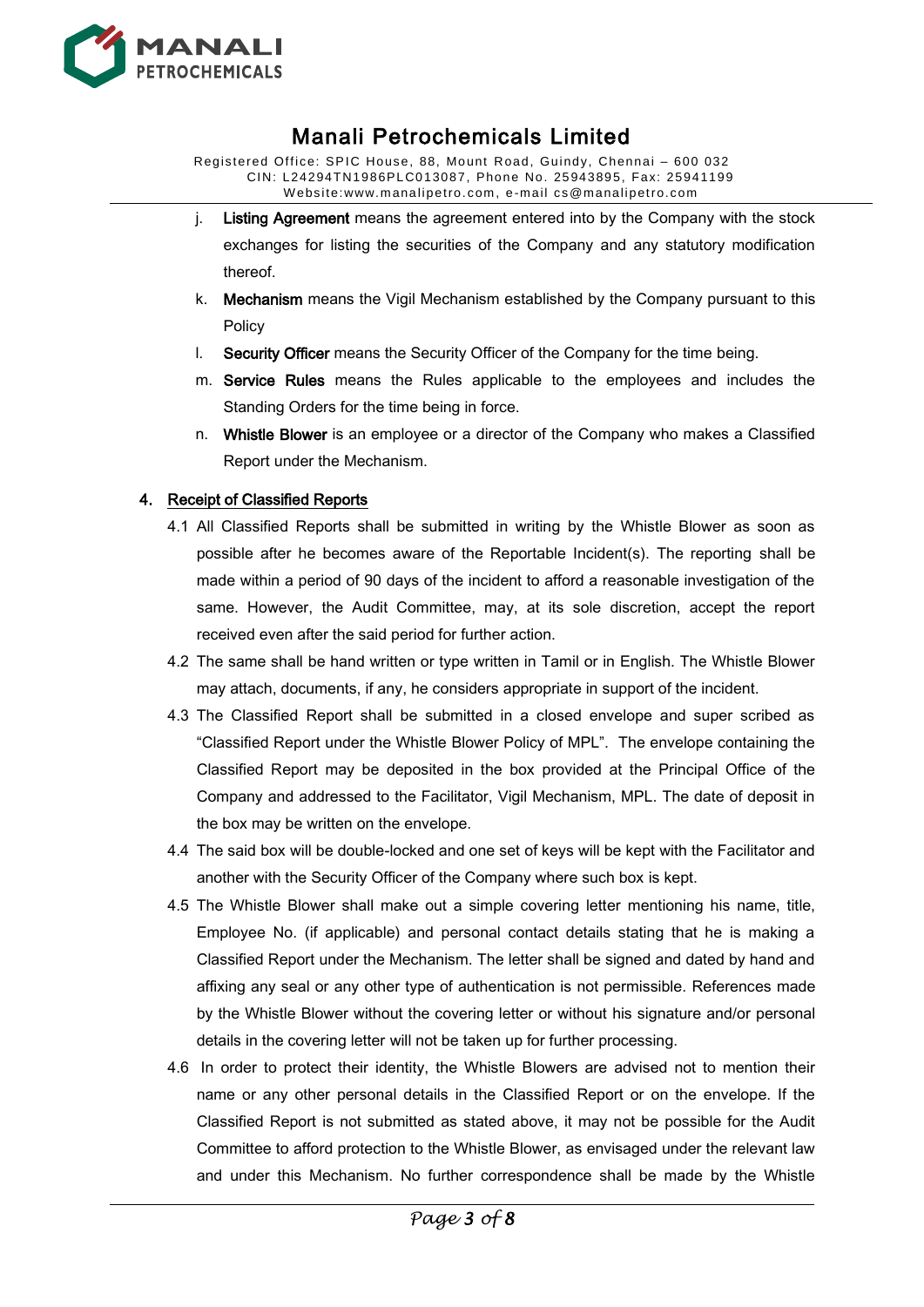

Registered Office: SPIC House, 88, Mount Road, Guindy, Chennai – 600 032 CIN: L24294TN1986PLC013087, Phone No. 25943895, Fax: 25941199 W ebsite:www.manalipetro. com, e -mail cs@manalipetro.com

Blower either with the Facilitator or any other person in this regard. For any further clarification or information, the Whistle Blower will be contacted in such manner as may be deemed fit by the person(s) in charge of disposing off the complaint.

### 5. Manner of investigation of Classified Reports

- 5.1 The boxes referred to under Clause 4 shall be opened by the Facilitator in the presence of the Security Officer every week at appointed hours and the same recorded in a separate register and signed by the Facilitator and the Security Officer.
- 5.2 The Facilitator shall forward the Classified Report to the Chairman of the Audit Committee or any other Member of the Committee nominated by him in this regard. The entries shall be made chronologically and an identification number allotted for each such Report. The said number shall be mentioned on the envelope containing the Report. The Facilitator shall make sure that the envelope containing the Classified Report is not tampered with and delivered for further action by the Chairman or as the case may be the designated Member of the Audit Committee.
- 5.3 In order to protect the identity of the Whistle Blower, the Chairman or as the case may be the Designated Member of the Audit Committee shall detach the covering letter and process only the Classified Report.
- 5.4 On receipt of the Classified Report, the Chairman or as the case may be the Member of the Audit Committee *may* contact the Whistle Blower to ascertain from him whether he is the person who has made the Report. He may also seek such other information as he may deem fit for taking appropriate decisions on the Report.
- 5.5 The Chairman or as the case may be, the Member of the Audit Committee shall carry out initial investigation on the matter reported either by himself or through any official of the Company or any other outside agency.
- 5.6 Upon completion of the initial investigation, the matter is to be referred to the Audit Committee for determining the further course of action. The Audit Committee may call for further information from the Whistle Blower, before taking a decision on the same.

#### 6. Enquiry into Classified Reports

6.1 If the initial inquiry report reveals a prima facie case, the Committee shall initiate actions for a thorough investigation of the matter. For this purpose the Committee may designate any officer or a director of the Company to carry out the investigation or any outside agency may also be engaged for the same. If so deemed necessary the Audit Committee may refer the matter to the Auditors or the Internal Auditors as a special assignment on such terms as may be determined by it.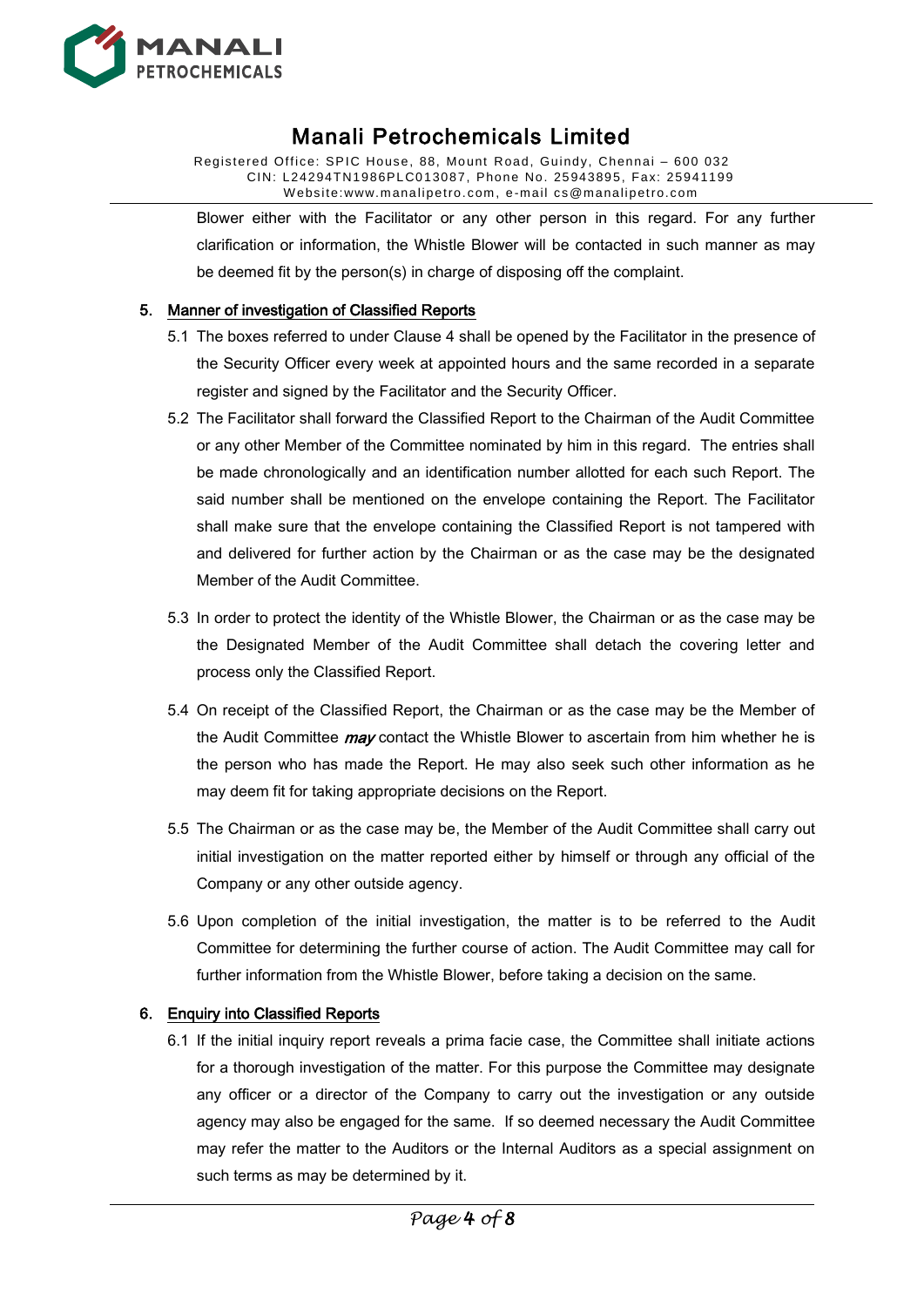

Registered Office: SPIC House, 88, Mount Road, Guindy, Chennai – 600 032 CIN: L24294TN1986PLC013087, Phone No. 25943895, Fax: 25941199 W ebsite:www.manalipetro. com, e -mail cs@manalipetro.com

- 6.2 The conduct of the investigation shall not be construed as an adverse action on the Defendant, but shall be carried out only as a fact finding exercise.
- 6.3 The Audit Committee  $may$ , taking into account the seriousness of the incident, the position and authority of the Defendant, inform him about the proposal to carry out an investigation. However, if the Committee is of the opinion that the Defendant is in a position to manipulate or tamper with the records and documents, it may proceed with the investigation in confidence.
- 6.4 The Defendant, where he is informed of the action, shall co-operate with the persons investigating the incident and shall not tamper or attempt to tamper with the evidence or other records under his custody.
- 6.5 No allegation of wrong doing against a Defendant shall be considered as maintainable unless the same is proved beyond doubt.
- 6.6 Where in the opinion of the Committee the allegation by the Whistle Blower is proved, before submitting the final finding on the reported incident, the Audit Committee **shall** inform the Defendant about the same and provide an opportunity to him to offer his explanations. The response of the Defendant shall also be included in the final findings.
- 6.7 The investigation shall normally be completed within 90 days of receipt of the Classified Report by the Chairman or as the case may be the designated Member of the Audit Committee. In exceptional cases, for reasons to be recorded in writing the Chairman of the Audit Committee may extend the period for completion of the investigation.

#### 7. REPORTING OF FINDINGS AND ACTION THEREON

#### 7.1 Where the allegations are not proved

- a. The Audit Committee may summon the Whistle Blower and seek appropriate explanation for making unfounded allegations. The Whistle Blower shall be given an opportunity to adduce further evidence in the matter, which shall be considered by the Committee. The final finding may be duly modified, if the allegations are proved based on such further information/evidence of the Whistle Blower and action as given under Clause 7.2 shall apply.
- b. The Audit Committee may, at its sole discretion, recommend that nothing shall be made public in the matter. However the summary of the complaint, the action taken and the final finding shall be submitted to the Board in confidence.
- c. No adverse remark shall be made in the personal records of the Defendant and there shall be no reference to the incident at all in the relevant file.
- d. Where it is shown that the allegations are false and made with ulterior motives by the Whistle Blower, the Audit Committee may reprimand the Whistle Blower and also recommend that severe action shall be taken in accordance with the rules,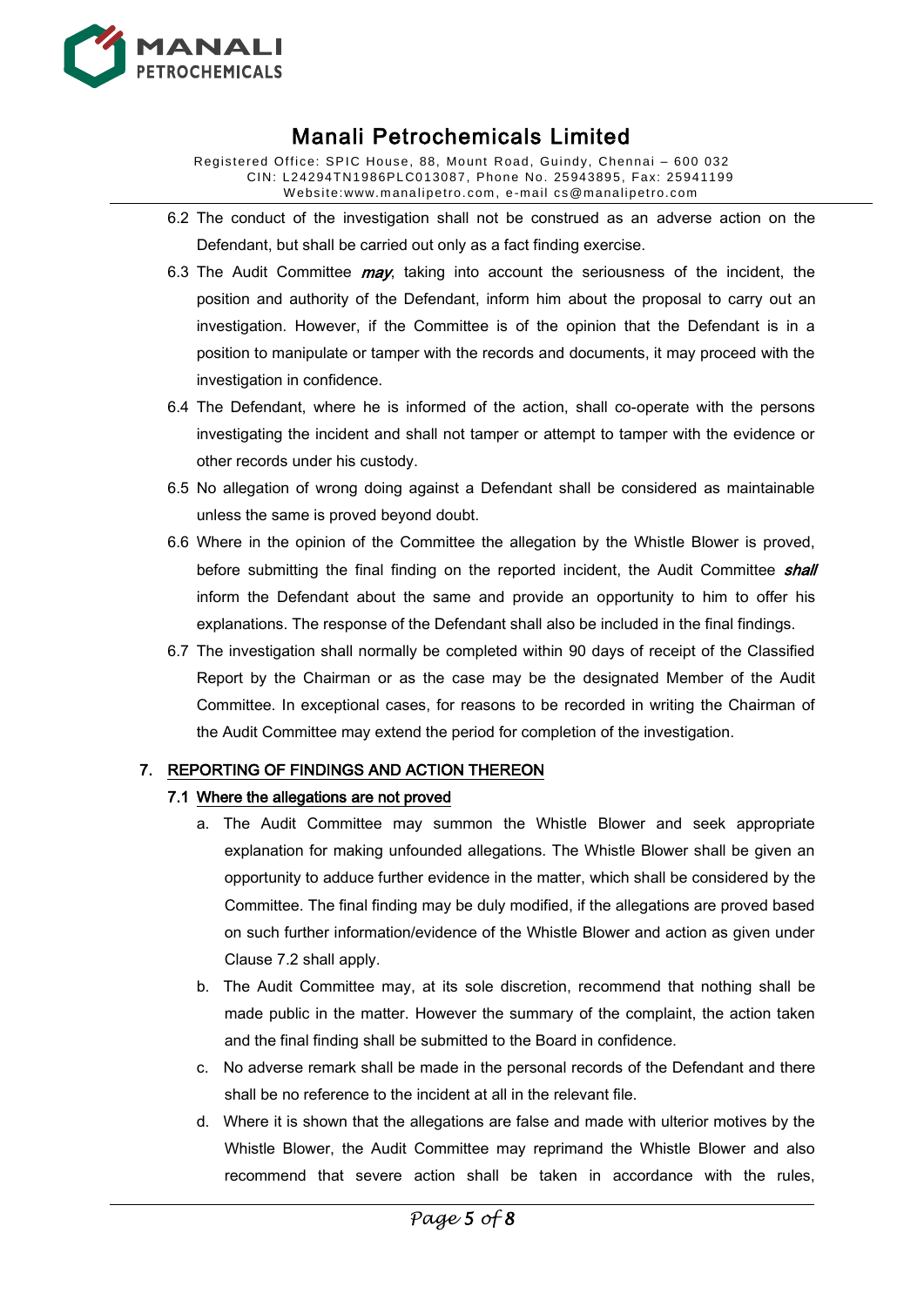

Registered Office: SPIC House, 88, Mount Road, Guindy, Chennai – 600 032 CIN: L24294TN1986PLC013087, Phone No. 25943895, Fax: 25941199 W ebsite:www.manalipetro. com, e -mail cs@manalipetro.com

procedures and policies of the Company. The wrongful actions of the Whistle Blower shall be treated as a serious misconduct and dealt with in accordance with the applicable Standing Order/Service Rules.

#### 7.2 Where the allegations are proved

- a. The Audit Committee shall make out a detailed report to the Board and recommend action to be taken in the matter. All documents and other evidences based on which the conclusion has been arrived at shall be submitted to the Board.
- b. The Board of Directors shall accept the findings of the Audit Committee and take appropriate actions as recommended by the Committee.
- c. The Board, may, at its sole discretion and if deemed appropriate, call the Whistle Blower, Defendant or such other person, including any third party and seek further explanations in the matter.
- d. In case the Board of Directors disagrees with the final findings of the Audit Committee, for reasons to be recorded in writing it may order re-investigation of the matter in such manner as it may deem necessary. Suitable action will be taken based on the findings of such re-investigation.
- e. Any decision on the Classified Report by the Board shall be final and binding on all concerned, except in cases where action is warranted and/or permitted under any other law for the time being in force.

#### 8. Records and confidentiality

All persons, including outside agencies, involved in the process shall:

- a. Maintain confidentiality of all references received under this Policy.
- b. Discuss only to the extent or with such persons as may be required for completing the process of investigations on the Classified Reports received under this Policy
- c. Keep the papers and other documents, electronic or otherwise, safely and not allow access to any unconnected person.

#### 9. Protection to the Whistle Blower

9.1 The Company is against any kind of discrimination, harassment, victimization or any other unfair employment practice against Whistle Blowers. Therefore complete protection would be given to the Whistle Blower against any such unfair practice like retaliation, threat or intimidation of termination/suspension of service, disciplinary action, transfer, demotion, denial of promotion and the like. Any direct or indirect use of authority by any person to prevent the rights of the Whistle Blower to perform his duties peacefully in the Company and/or to obstruct him from making similar disclosures under the Mechanism will be viewed seriously.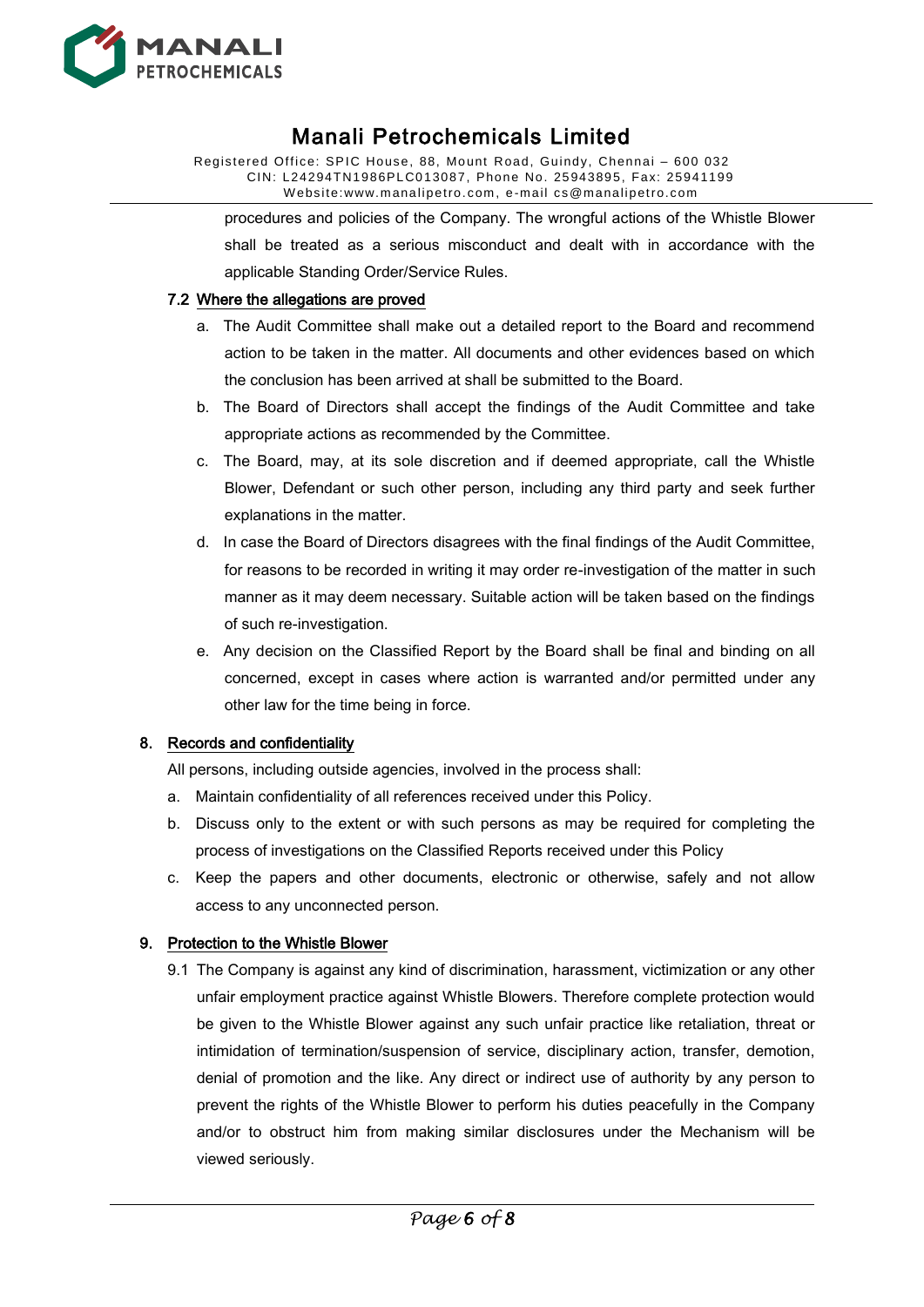

Registered Office: SPIC House, 88, Mount Road, Guindy, Chennai – 600 032 CIN: L24294TN1986PLC013087, Phone No. 25943895, Fax: 25941199 W ebsite:www.manalipetro. com, e -mail cs@manalipetro.com

- 9.2 Any Whistle Blower who is victimized in violation of the above clause may report the same immediately to the Chairman of the Audit Committee who shall forthwith investigate the matter and advice actions for stopping such victimization and also to punish the person indulging in such victimization.
- 9.3 The identity of the Whistle Blower will be kept confidential as far as possible and to the extent permitted under law. In the event of any wilful leakage of the identity by any person other than the Whistle Blower, the Audit Committee is empowered to initiate appropriate action against the persons responsible for such disclosure.
- 9.4 Any other Employee assisting in the investigation into the complaint shall also be protected to the same extent as the Whistle Blower.
- 9.5 The Company encourages open communication, feedback and discussion about any matter of importance to an employee, allowing communication to take place from the bottom levels of Group to its top. It is suggested that the before choosing to blow the whistle under this mechanism, the issues or concerns are discussed with the immediate supervisor or the next level of supervision. Employees may use the mechanism only if they are dissatisfied with the outcome of the open communication OR if they have a fear of retaliation on account of such open communication.
- 9.6 The Whistle Blower before making a Classified Report shall do so *if and only if* he has reasonable belief that there exists a *reportable incident* and that he is acting in good faith and in the larger interest of the Company. Any person who furnishes a Classified Report under this Mechanism with ulterior motives as assessed by the Audit Committee shall be liable for disciplinary action as per the Rules / certified standing orders of the Company. It may be noted that this policy does not protect an employee from any adverse action taken independent of his furnishing a Classified Report and any action unrelated to any disclosure pursuant to this Mechanism.

#### 10. Access to Chairman of the Audit Committee

In exceptional cases the Whistle Blower may send the Reportable Incident directly to Chairman of the Audit Committee and the Chairman of the Audit Committee is authorized to take appropriate action in such cases.

#### 11. Miscellaneous

#### 11.1 Communication of the Policy/Mechanism

This Policy shall be made public through upload in the website of the Company and in such other manner as may be prescribed under the relevant law